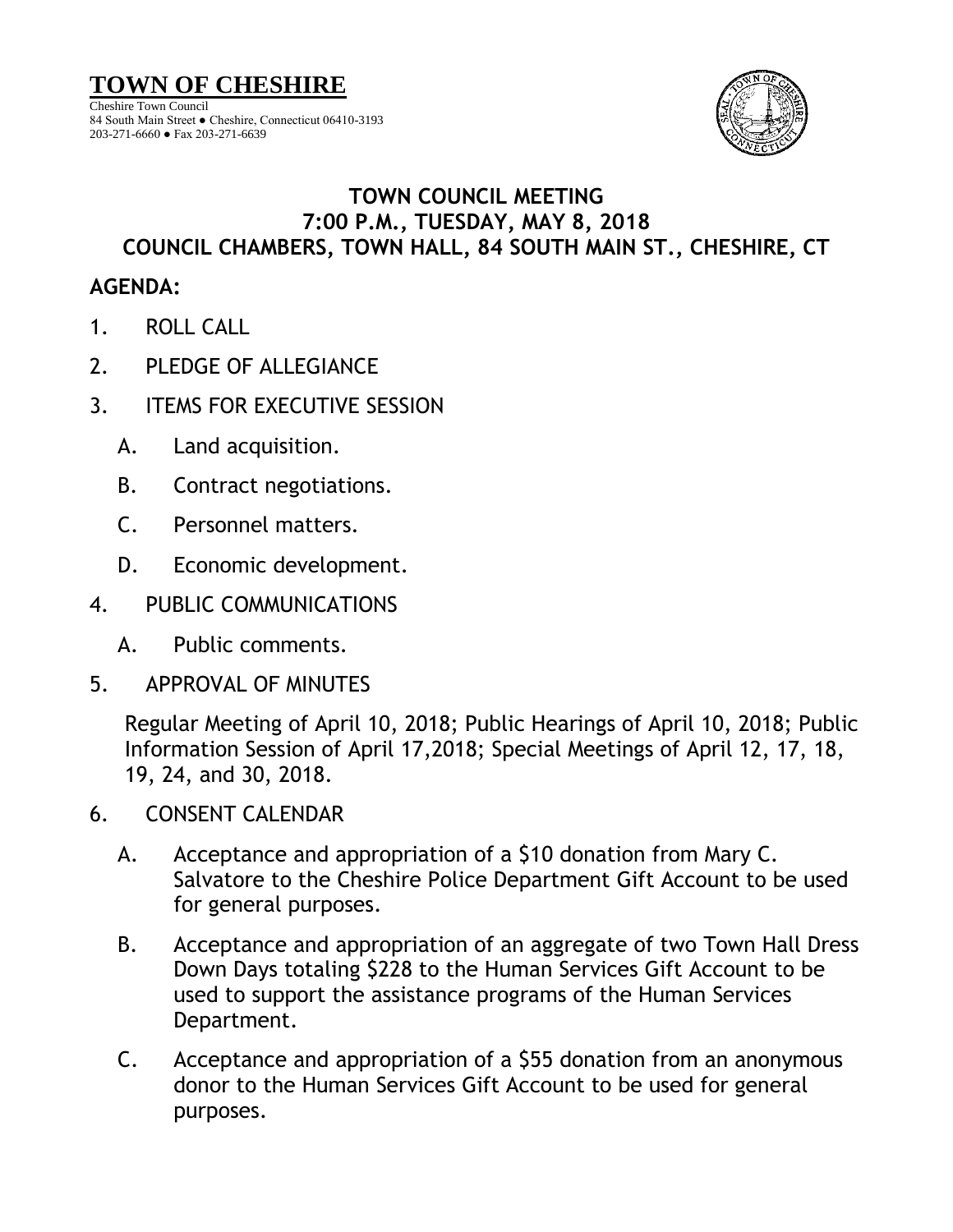- D. Acceptance and appropriation of ARTSDAY donations in the amount of \$499.32 to the CPFA Gift Account for the Annual Scholarship Fund.
- E. Acceptance and appropriation of a \$10 donation to Library Gift Account from Martin Cobern to be used for general purposes.
- F. Acceptance and appropriation of a \$65.05 donation from K. Panuzio to the Library Gift Account to be used for general purposes.
- G. Acceptance and appropriation of \$16,987 from the Connecticut State Library Connecticard Reimbursement to the Library Gift Account to be used for general purposes.
- H. Acceptance and appropriation of a \$40 donation from the Pizza and Movie Night Yellow House event to the Cheshire Fuel Bank Account.
- I. Acceptance and appropriation of a \$180,000 donation from Elim Park Baptist Home, Inc. to the Cheshire Police Department Gift Account to be used for general purposes.
- J. Acceptance and appropriation of a \$180,000 donation from Elim Park Baptist Home, Inc. to the Cheshire Fire Department Gift Account to be used for general purposes.
- 7. ITEMS REMOVED FROM CONSENT CALENDAR
- 8. OLD BUSINESS
- 9. NEW BUSINESS
	- A. Set public hearing for 2018 Neighborhood Assistance Act Program applications.
	- B. Approval to close capital accounts for completed capital projects.
	- C. Approval of parking sublease for Grange parking area.
	- D. Authorization to unfreeze 30 hour position in Town Clerk's Office.
	- E. Authorization for application for Dog Park grant.
	- F. Award of contract for Parks Bathrooms Renovations.
	- G. Approval of bid waiver for hazardous materials testing for Parks Bathrooms project.
	- H. Approval of Apex successor contract.